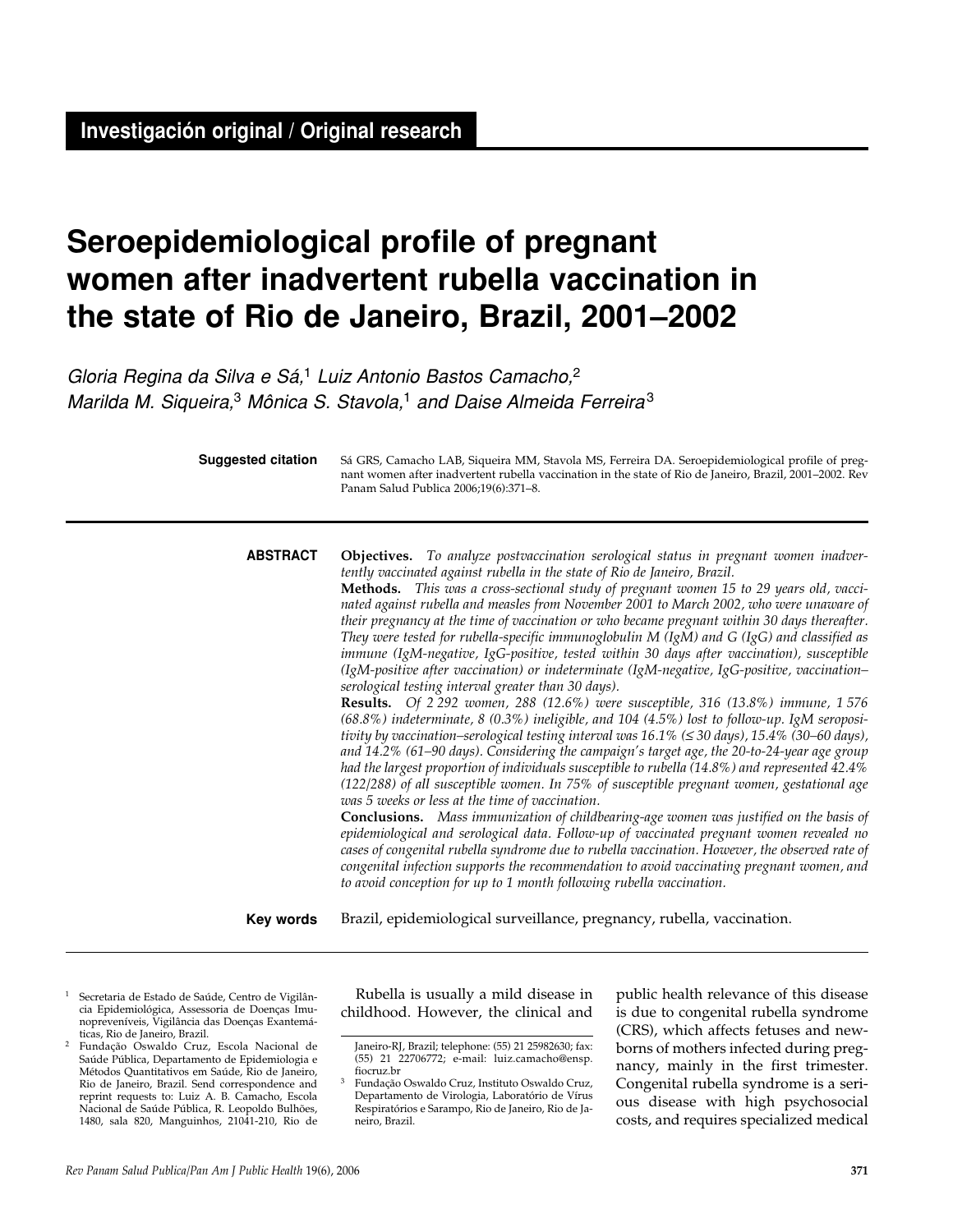care due to its most frequent manifestations: congenital malformations (cataract, glaucoma, cardiopathies etc.), deafness, and mental retardation (1–3).

Since Brazil launched measles epidemiological surveillance in 1992, rubella detection has improved significantly (4). Notification of rubella cases has been compulsory in Brazil since 1996 (3). From 1997 to 2000, the rate of postnatal rubella incidence declined from 20.6 to 9.9 per 100 000, with most cases occurring in individuals under 15 years of age. However, during this period incidence in the 15-to-29-year age group increased from 7.0 to 13.0 per 100 000 (3, 4). During the same period the number of confirmed CRS cases nationwide increased from 17 to 101 (3). Analysis of surveillance data suggested a change in the epidemiological pattern of rubella in the country after the incremental introduction of the combined measles, mumps, and rubella vaccination (MMR) in the National Immunization Program (NIP), beginning in 1992. Immunization in mass campaigns and primary care are free of charge and have achieved high coverage in the 1-to-11-year age group. However, the wild virus has continued to circulate among susceptible young adults (3, 4), exposing childbearing-age women and probably increasing the number of CRS cases.

To eliminate CRS, high vaccine coverage must be sustained in children and childbearing-age women (1, 3, 5–7). In view of the incidence of rubella in the population over 12 years old, in November 2001 the Brazilian NIP launched a nationwide vaccination campaign against rubella in women aged 12 to 39 years, using combined attenuated live virus vaccine for measles and rubella (MR) (Edmonston-Zagreb and RA 27/3 strains, respectively) manufactured by the Serum Institute of India. In the State of Rio de Janeiro, 1 441 838 vaccine doses were used from 5 November 2001 through 8 March 2002, covering 82.2% of the target population 15 to 29 years of age (8). The age range was narrower than recommended by the NIP (12–39 years) based on data indicating a substantial rise in rubella incidence in the subgroup aged 15 to 29 years (9). The vaccination campaign for childbearing-age women included the widely publicized recommendation to avoid vaccination of pregnant women. Also, women vaccinated against rubella were advised to avoid becoming pregnant during the first 30 days after vaccination.

Data from previous studies failed to show any damage to the fetus from rubella vaccines used during pregnancy (10–15). Nevertheless, the Centers for Disease Control Advisory Committee on Immunization Practices reviewed available data and considered that a maximum "theoretical" risk of CRS of 1.3% (the upper bound of the 95% confidence interval of 0–293) could not be ruled out (10). The likelihood that mass immunization could eventually include women unaware of their pregnancy, and uncertainties regarding the safety of the rubella vaccination for pregnant women, led the Ministry of Health in Brazil to organize a special surveillance scheme to identify and follow up women vaccinated during pregnancy. The data generated from the follow-up of pregnant women lent themselves to the analysis of programmatic issues presented in this paper.

The vaccination strategy was based on indirect evidence (increased rubella incidence during childbearing age) that the substantial proportion of women susceptible to rubella justified a mass campaign. The assumption was that the potential for new CRS cases justified the necessary expenditure, and that it was worth the theoretical risk of fetal damage by the vaccine. We took advantage of available empirical data that could help assess the vaccination campaign's success beyond vaccination coverage. Despite the logical association with adverse events in newborns, an in-depth analysis of clinical and laboratory data from newborns was thought to constitute a distinct issue and to justify a separate report.

One assumption underlying the vaccination campaign was that a large contingent of women were susceptible to rubella, but no data were available on the susceptibility rate for childbearingage women at the time of the campaign. This study analyzes the serological status of women vaccinated against rubella during the mass campaign, who were unaware of being pregnant or who became pregnant within 30 days after vaccination.

#### **MATERIALS AND METHODS**

This was a cross-sectional study of women 15 to 29 years old residing in the State of Rio de Janeiro, Brazil, vaccinated with combined MR vaccine during the campaign lasting from 5 November 2001 to 8 March 2002. The main inclusion criterion for the present analysis was pregnancy at the time of vaccination or within 30 days after vaccination. Women who had contact with rubella cases or who received vaccines other than MR were excluded. A small number (29) of pregnant women vaccinated after 8 March 2002 according to the same protocol as in the main vaccination campaign was included in the study.

Women included in the present study were notified and followed according to the Protocol for Health Care and Follow-Up of Newborn Children of Mothers Inadvertently Vaccinated Against Rubella (16, 17) issued by the Brazilian Ministry of Health (briefly described below). The protocol was implemented in seven Brazilian states (Rio de Janeiro, São Paulo, Pernambuco, Minas Gerais, Goiás, Bahia, and Rio Grande do Sul) after the national immunization campaign against rubella in 2001 and 2002. In the State of Rio de Janeiro, individual notification of pregnant women who had been vaccinated was sent to the advisory group on vaccine-preventable diseases at the Rio de Janeiro State Health Secretariat, following data collection by the various Municipal Health Secretariats in the state. Together with notification, a special form was completed and blood samples were drawn for serological investigation of rubella within the first 30 days after vaccination. Pregnant women first tested up to 15 days after vaccination and who tested negative for rubella IgM and IgG were retested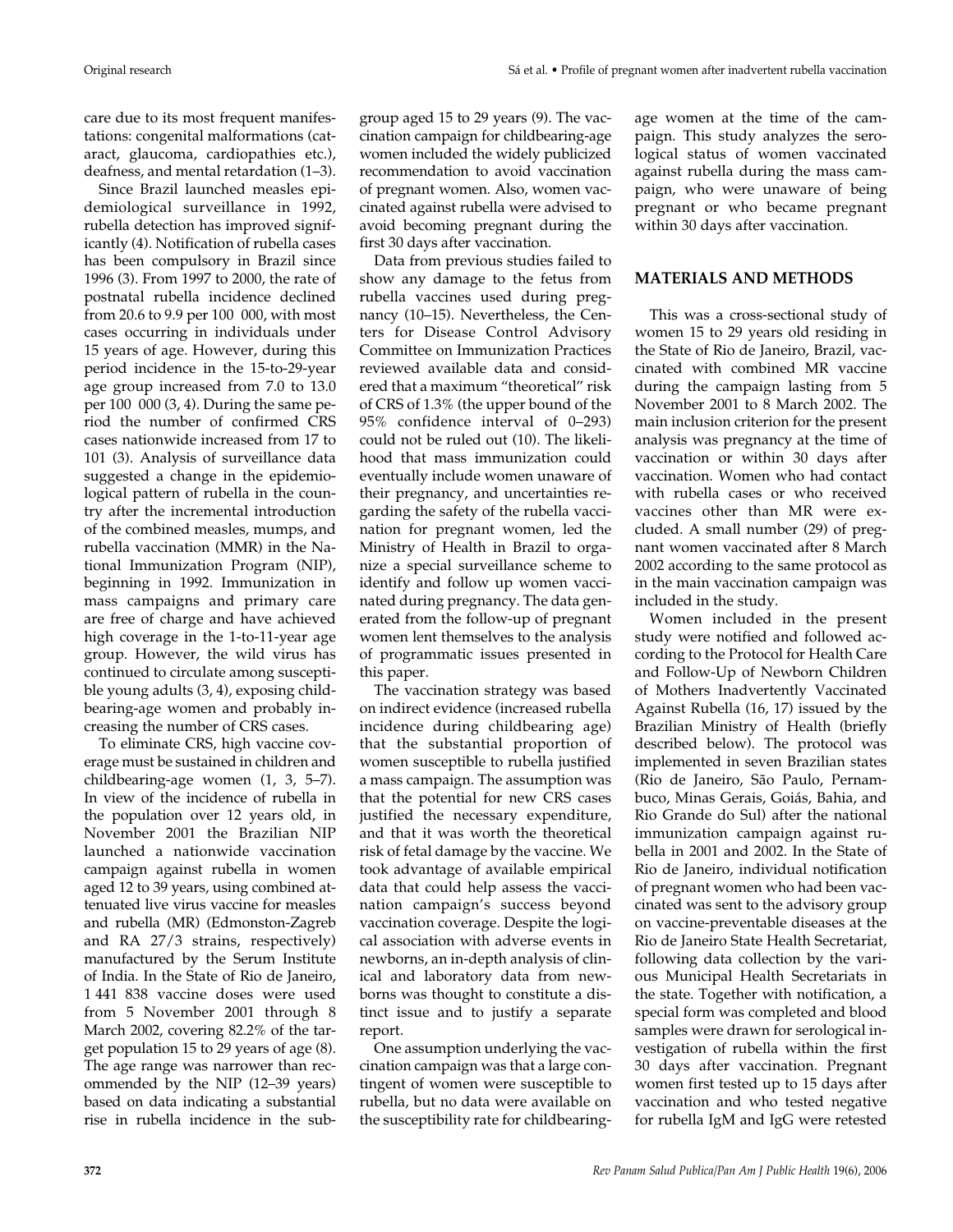later to detect seroconversion. Susceptible women discovered to be pregnant at the time of vaccination were followed up to obtain data on the outcome of pregnancy. Newborns whose mothers were susceptible were also tested serologically and were followed up according to the protocol mentioned above (16–18).

Data from the notification forms were keyed in with Epi-Info version 6.04d software (19). The main study variables were the pregnant woman's age, city of residence, date of vaccination, date of serological testing, last menstrual period, gestational age at date of vaccination, and rubella IgM and IgG results. The study protocol was approved by the Research Ethics Committee of the Brazilian National School of Public Health, Fundação Oswaldo Cruz (Report no. 22/05).

## **Laboratory tests**

For serological diagnosis, enzyme immunoassays for anti-rubella IgM and IgG were performed at the Virology Reference Laboratory, Fundação Oswaldo Cruz, with the commercial Enzygnost® anti-rubella virus/IgM and anti-rubella virus IgG kits (Dade Behring, Marburg, Germany).

A total of 2 665 pregnant women (0.2% of the 15-to-29-year-old population of vaccinated women) were reported. The study forms designed by the Ministry of Health for inadvertent vaccination were available for 2 292 women (86.0%). Susceptible pregnant women with a positive IgM result were followed during pregnancy, and their newborn babies were evaluated for clinical and laboratory findings. The mothers were advised to bring their newborns for follow-up appointments every 3 months.

In a significant number of pregnant women (1 576), blood for serological tests was collected more than 30 days after the date of vaccination for reasons apparently unrelated to the study objectives. In this subgroup, negative IgM and positive IgG results were not considered a reliable indicator of the pregnant woman's immune status at the

time of vaccination (16, 17). In the state of Rio de Janeiro, the recommendation was to monitor these pregnant women and their newborns with the same approach as for susceptible women (17).

Gestational age was calculated on the basis of reported last menstrual period or ultrasound findings. Estimates of gestational age at the time of vaccination were obtained with the formula: date of vaccination – date of last menstrual period + 7 days, based on Nägele's rule for calculating probable date of delivery, according to Araujo et al. (20).

Pregnant women were classified as *immune* if their sera were negative for IgM and positive for IgG and they were tested serologically within 30 days after vaccination. They were classified as *susceptible* if they were IgM-positive for rubella after vaccination, regardless of the interval between vaccination and testing. For purposes of assessing immune status before vaccination, women were classified as *indeterminate* if the interval between vaccination and serological testing was greater than 30 days and the serum sample was IgMnegative and IgG-positive.

#### **Data analysis**

The proportion of women with susceptible, immune, and indeterminate findings was estimated for subgroups according to the woman's age, gestational age, and city of residence. Time between vaccination and serological testing was stratified by intervals of 0–30, 31–60, 61–90 and >90 days. For susceptible pregnant women, the first 30-day interval was further divided into 0–15 and 16–30 day intervals to estimate the proportion of IgMnegative/IgG-negative, IgM-positive/ IgG-negative, and IgM-positive/ IgGpositive subjects. To assess the immunization campaign's potential impact, the proportion of susceptible women in the entire population of pregnant women in the State of Rio de Janeiro was assumed to be the same as that observed in this study. This proportion was applied to the number of births reported in the State of Rio de Janeiro in

2002 (18), which was the best available approximation for total pregnancies in that year. This provided a rough estimate of the number of vulnerable pregnancies in which CRS was averted by the vaccination campaign.

The significance of the differences in proportions was assessed with the chisquared test, with a .05 level of significance. Data were managed and analyzed with Epi-Info version 6.04d (19), Microsoft Excel 97 (Microsoft Corporation, Redmond, Washington, US) and the Statistical Package for Social Sciences version 9 (SPSS Inc., Chicago, Illinois, US).

#### **RESULTS**

Data on 2 292 pregnant women were available for analysis. A total of 288 pregnant women (12.6%) were susceptible to rubella (IgM-positive), 316 (13.8%) were immune (IgM-negative, IgG-positive) when tested within 30 days after vaccination, and 1 576 (68.8%) were IgM-negative and IgG-positive in serological tests done more than 30 days after vaccination. For the latter, the results did not allow us to classify the woman's immune status at vaccination, so the proportion of immune women was probably underestimated. Twentythree women failed to seroconvert following vaccination, 16 of them in the 15-to-29-year age group. Data from 8 women (0.3%) were disregarded since they were not eligible, and 104 women (4.5%) were lost to follow-up.

Women tested within 30 days after vaccination showed the highest proportion of IgM positivity (16.1%), but the lowest proportion of IgG positivity (55.6% of 63 IgM-positive women) when we compared intervals between vaccination and serological testing (Table 1). Longer intervals between vaccination and serological testing were associated with lower proportions of IgM positivity (Table 1). Nearly all IgMpositive pregnant women were also positive for IgG when the interval between vaccination and serological testing was 31–90 days, in contrast to pregnant women tested within 30 days postvaccination (*P* = 0.000019) (Table 1).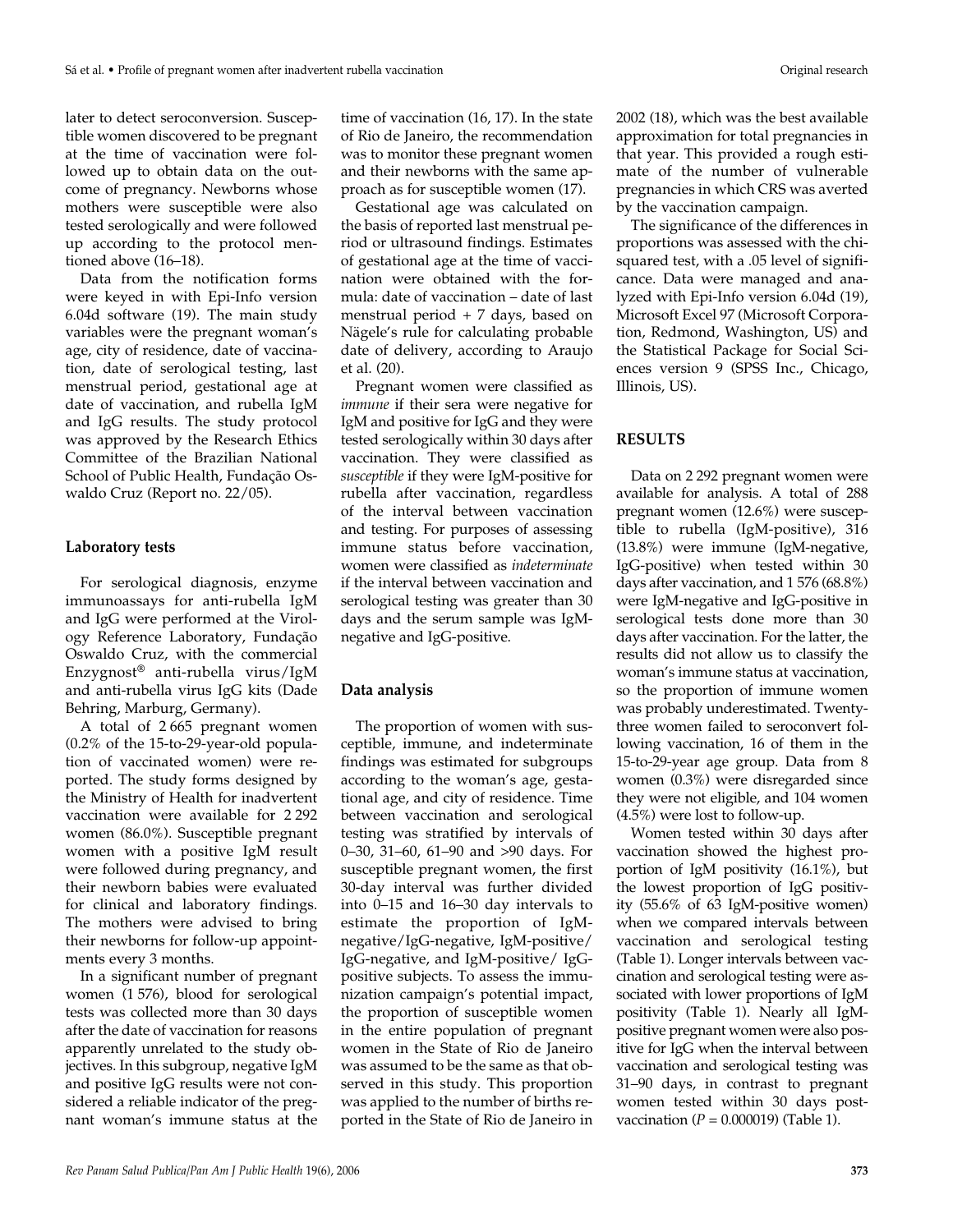**TABLE 1. Rubella seropositivity in pregnant women inadvertently vaccinated against rubella and measles, according to interval between vaccination and serological testing. State of Rio de Janeiro, Brazil, 2001–2002**

| Interval between vaccination |         |     | IgM-positive      | IgG-positive/<br>IgM-positive |               |
|------------------------------|---------|-----|-------------------|-------------------------------|---------------|
| and testing (days)           | Total   | No. | $\%$ <sup>a</sup> | No.                           | $\frac{9}{6}$ |
| $30$                         | 392     | 63  | 16.1              | 35                            | 55.6          |
| $31 - 60$                    | 557     | 86  | 15.4              | 83                            | 96.5          |
| $61 - 90$                    | 444     | 63  | 14.2              | 60                            | 95.2          |
| >90                          | 783     | 60  | 7.7               | 57                            | 95.0          |
| Unknown                      | 116     | 16  | 13.8              | 13                            | 81.3          |
| Total                        | 2 2 9 2 | 288 | 12.6              | 248                           | 86.1          |

<sup>a</sup> Proportion of IgM-positive women among all women;  $\chi^2 = 26.88$ ;  $P = 0.000006$ .<br><sup>b</sup> Proportion of IgG-positive women among IgM-positive women;  $\chi^2 = 24.62$ ;  $P = 0.000019$ .

Data for 116 women for whom the interval between vaccination and testing was unknown were excluded.

Of 21 susceptible women tested within 15 days after vaccination, only one was both IgM- and IgG-positive. Sixteen of the 20 nonreactive women were retested, with seroconversion (positivity for IgM and IgG) in nine (56.2%) between days 16 and 30, and in seven (43.8%) between days 31 and 50 after vaccination.

The age distribution of pregnant women inadvertently vaccinated was 30.1% (691/2292) in the 15-to-19-year group, 36% (824/2292) in the 20-to-24 year group, and 25.1% (575/2292) in the 25-to-29-year group. The distribution was similar for IgM-positive (susceptible) pregnant women: 29.5% (85/288) were 15 to 19 years old, 42.4% (122/288) were 20 to 24 years old, and 19.8% (57/288) were 25 to 29 years old. Among susceptible pregnant women,

4.2% (12/288) were ≥30 years old, 0.3%  $(1/288)$  were  $<15$  years old, and age was unknown for 3.8% (11/288).

Considering only the age groups targeted by the immunization campaign, the highest proportion of susceptible pregnant women was in the 20 to-24-year group  $(P = 0.038)$  (Table 2). The proportion of immune pregnant women increased slightly with age (*P* = 0.332, linear trend). In the small subgroup of pregnant women ≥30 years of age who were vaccinated despite being ineligible, 16.7% (12/72) were susceptible. A substantial proportion of women were not tested in time, thus reducing the number of women who met the serological diagnostic criteria. The proportion of women with indeterminate serological results was similar across age groups (61%–75%, Table

**TABLE 2. Distribution of pregnant women according to serological status for rubella and age group. State of Rio de Janeiro, Brazil, 2001–2002**

| Age group<br>(years) | Total   | Susceptible <sup>a</sup> | $\%$ | Immune | $\%$ | Indeterminate <sup>b</sup> | $\%$ |
|----------------------|---------|--------------------------|------|--------|------|----------------------------|------|
| $<$ 15               | 4       |                          | 25.0 | 0      | 0    | 3                          | 75.0 |
| $15 - 19$            | 691     | 85                       | 12.3 | 96     | 13.9 | 484                        | 70.0 |
| $20 - 24$            | 824     | 122                      | 14.8 | 111    | 13.5 | 557                        | 67.6 |
| $25 - 29$            | 575     | 57                       | 9.9  | 90     | 15.7 | 408                        | 71.0 |
| $\geq 30$            | 72      | 12                       | 16.7 | 12     | 16.7 | 47                         | 65.3 |
| Unknown              | 126     | 11                       | 9.0  |        | 5.6  | 77                         | 61.1 |
| Total                | 2 2 9 2 | 288                      | 12.6 | 316    | 13.8 | 1576                       | 68.8 |

**Note:** Data for four women for whom age was <15 years and for 126 women for whom age was unknown were excluded.  $\gamma^2 = 8.40$ ;  $P = 0.03844$ .

b Women tested serologically more than 30 days after vaccination

2), with no statistically significant differences  $(P = 0.242)$ . Gestational age at vaccination was known in 1 185 (51.7%) of the total sample, and in 57.9% (167) of the susceptible women. In this group, mean gestational age was 4.4 weeks (standard deviation = 4.85) and the median was 3 weeks. Gestational age was 5 weeks or less (highest risk of fetal infection) in 75% of the susceptible women (Figure 1).

The prevalence of infection by rubella vaccine during pregnancy, derived from the proportion of vaccinated IgM-positive pregnant women, provided an estimate of the potential occurrence of cases of CRS if the vaccination campaign had not taken place. The 20-to-24-year age group had the highest rate of susceptibility to rubella in childbearing-age women (diamonds in Figure 2). In 2002, there were 169 401 live births in the state of Rio de Janeiro in women 15 to 29 years of age (18). Assuming that 12.6% were susceptible to rubella before the immunization campaign and that 82.2% were vaccinated, approximately 17 500 pregnancies that would have been vulnerable to CRS were protected in 2002.

The proportion of susceptible women varied widely across regions in the state of Rio de Janeiro (8.7%–19.6%; *P* = 0.1796), as did the campaign's coverage (77%–104%). In Greater Metropolitan Rio de Janeiro, with more than 60% of the state's population, 12.9% of the women in the target age group were susceptible, and the campaign coverage was 78.8%. The northwestern region of the state, with a proportionately large non–urban population, had a high proportion of susceptible women (10/51) and relatively low vaccination coverage (81%), providing a scenario that could allow viral circulation.

Of the 288 susceptible women who were followed up, the outcome of pregnancy was known for 216 (75.0%): there were 10 spontaneous abortions (4.6%), 2 stillbirths (1.0%), and 204 live births (94.4 %). Of a total of 1 580 newborns followed up, 9 (0.6%) tested positive for rubella-specific IgM in the first serum sample. Of these 9 children, 5 were born to susceptible women. In one child the wild rubella virus was identi-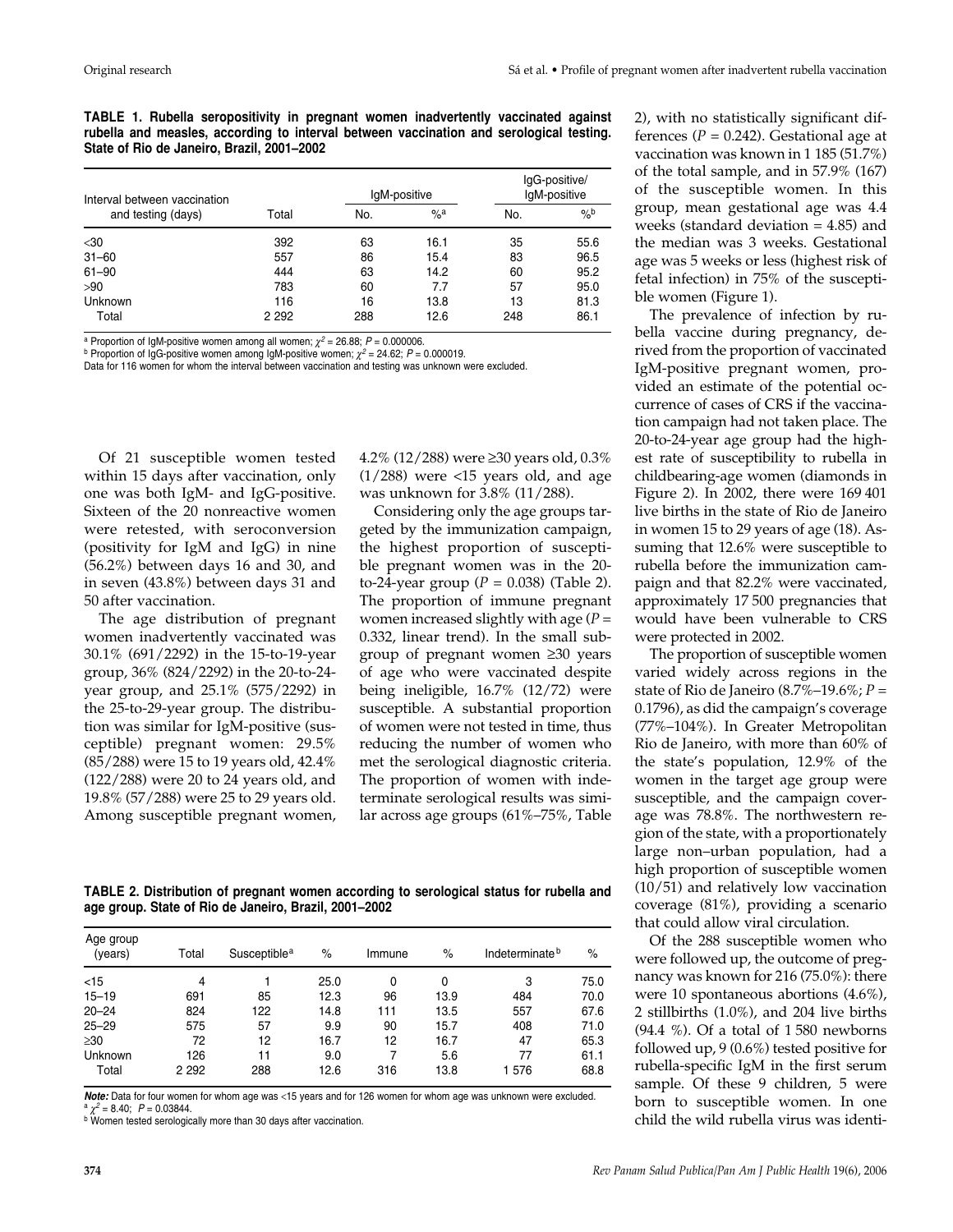



fied through genotypical characterization, and the child's clinical condition was compatible with CRS. The 4 IgMpositive newborns of susceptible mothers had no clinical abnormality at 1 year follow-up. The rate of congenital infection by the rubella vaccine virus was 2.0% (4/204). The other 4 IgMpositive children were born to women

with indeterminate serological results  $(n = 2)$  or in whom no serum was available for testing  $(n = 2)$ . These 4 newborns probably represented congenital infections, so that the resulting rate of CRS was 3.9% (95% CI: 1.7%–7.6%).

Of the few reported miscarriages  $(n = 52)$ , those that provided material (embryonic remains, placenta) for

**FIGURE 2. Vaccination coverage against rubella and measles, and prevalence (per 10 000 inhabitants) of rubella vaccine infection in pregnant women by age group. State of Rio de Janeiro, Brazil, 2001–2002**



histopathological examination showed no evidence of vaccine virus infection.

### **DISCUSSION**

The mass immunization campaign against rubella targeted at childbearingage women in the state of Rio de Janeiro posed several logistic challenges, and was further complicated by the difficulty of avoiding vaccinating pregnant women. The benefits to be obtained from immunizing 29 million women in Brazil were presumed on the basis of scarce surveillance data, and the present assessment of the campaign is limited to an analysis of vaccine coverage. Albeit limited, these data provide the few pieces of empirical evidence that mass immunization was justified.

Follow-up data indicated that the state of Rio de Janeiro had a significant contingent of childbearing-age women susceptible to rubella during early pregnancy, the period of greatest risk for CRS. The susceptible women belonged to the cohort not previously targeted by immunization measures against rubella, which began in Rio de Janeiro in 1996. Because of the reduction in viral circulation, this cohort had not been exposed to natural infection (24). The proportion of susceptible study participants represents a crude but reasonable estimate of susceptibility in childbearing-age women. It is also possible that the proportion of susceptible individuals in the male population of the same age group is similar to that in women before the campaign, and that this may keep the virus circulating since men were not vaccinated. The proportion of IgMpositive women was similar to that found in blood donors in the city of Rio de Janeiro in 2000 (25), and corroborated the assumption that there was a contingent of rubella-susceptible women that would justify vaccination of all women in that age group. If one considers that mass vaccination protected only 12.6% of the women 15 to 29 years of age, this implies that it was necessary to vaccinate 8 childbearingage women (1/0.126) to immunize (se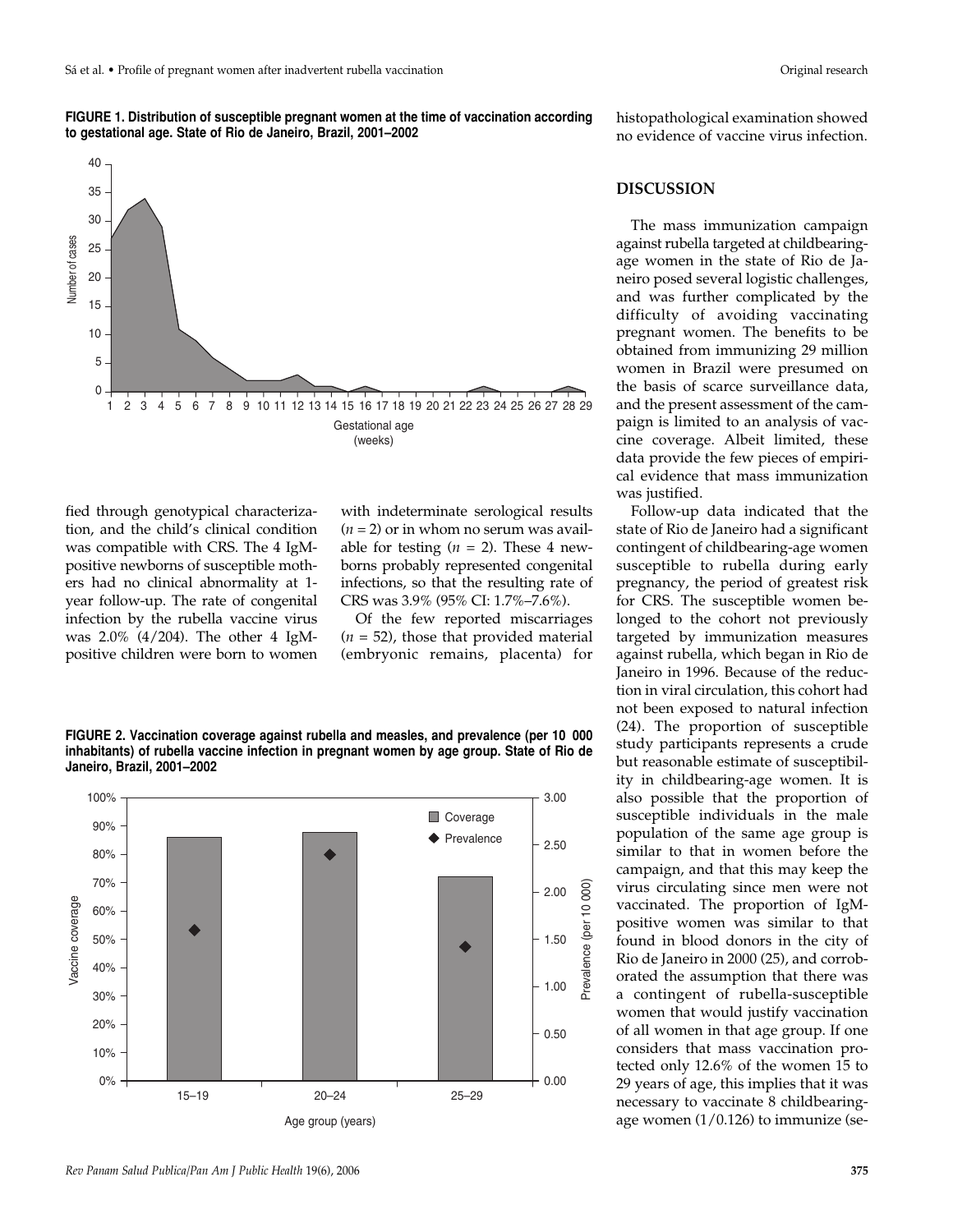roconvert) one susceptible woman. For each pregnancy that may have been protected from rubella in the state of Rio de Janeiro in 2002, 82 women (1 754 071 vaccinees and 21 398 susceptible newborns in 2002) had to be immunized. This simplified estimate gives a rough idea of the effort per individual benefit expected from the vaccination campaign.

Overall vaccination coverage (82.2%) in the state of Rio de Janeiro (9) and the proportion of susceptible pregnant women (12.6%) for the entire state may hide disparities across regions. Women who remain susceptible after the campaign may be concentrated in local communities, as suggested by the proportion of susceptible women in the northwestern and southern-coastal regions of the State. These data may indicate the need for follow-up vaccination activities in order to achieve and maintain high, homogeneous coverage, or the need to switch immunization strategies.

The laboratory diagnostic procedures and criteria for serological classification of pregnant women were the same throughout the 4-month campaign. Our analysis assumed that classification errors arising from the diagnostic methods were negligible and that the proportion of false positives and false negatives would not substantially affect the results. This is a reasonable assumption, because the serological methods were highly sensitive and specific (21), and the results of early serological testing done within 15 days after vaccination were verified by later retesting. In the subgroup of women who were IgM-negative and IgG-positive more than 30 days after vaccination, immune status was classified as indeterminate. These pregnant women might have had detectable IgG levels prior to vaccination, indicating immunity, but this would have required laboratory confirmation in some cases with rubella avidity assays (22, 23). They might also have been susceptible without detectable IgM. However, not having done such tests did not affect follow-up of the pregnant women. Such testing was intended to gather clinical data for both

treatment and research purposes. It is possible that unrecognized selective factors characterizing the subgroup who had serological testing within 30 days of vaccination may be related to rubella susceptibility, but the similarity in age distribution between pregnant women tested before and after the 30-day period suggests that the two groups did not differ substantially (Table 2).

Some limitations of this study should be acknowledged. Estimates of rubella susceptibility in women 15 to 29 years old were based on a sample of inadvertently vaccinated pregnant women comprising 0.2% of the total population of vaccinated childbearingage women. Thus they did not constitute a probabilistic sample of pregnant women, who were strongly advised during the campaign to avoid vaccination. In addition, loss to follow-up may have added uncertainty to the estimates, because the protocol for obtaining information about pregnant women was not conceived for research purposes and may not have optimized follow-up. However, there appears to be no plausible association between returning late for serological testing (>30 days after vaccination) and susceptibility to rubella. Therefore, the proportion of susceptible women in the subgroup tested within 30 days of vaccination is likely to be similar to the proportion among those classified as indeterminate because of the interval between vaccination and serological testing. Several other studies (13, 15, 26–28) involving the inadvertent immunization of pregnant women against rubella reported similarly high proportions (>65%) of women with unknown immune status. This is not surprising, since inadvertent vaccination is more likely to occur in early stages of pregnancy, and it might take more than 30 days for women to confirm their pregnancy and to return to the health care unit for follow-up.

Pregnancy and inadvertent vaccination did not appear to be selection factors for rubella susceptibility, since the vaccination campaign targeted women regardless of history of disease or vaccination. In addition, the widespread efforts to identify and follow women exposed to the rubella vaccine during pregnancy, and the campaign's coverage against measles and rubella in the state of Rio de Janeiro, both support the hypothesis that women vaccinated during pregnancy were represented in the study sample. The survey's target population included women predominantly vaccinated in early pregnancy, who are of particular interest for investigating the potential teratogenicity of the rubella vaccine virus.

Although the strategy of vaccinating adult women was justified by epidemiological surveillance data, the contingent of susceptible women was unknown, as was the safety of vaccinating pregnant women, which was impossible to avoid completely. Follow-up of vaccinated pregnant women was an ethical requirement that added to the immunization program's cost. The data generated by this follow-up confirmed the absence of CRS cases associated with the rubella vaccine, although laboratory evidence of rubella vaccine infection in newborns was detected (see the Results section). Therefore, withdrawing the restrictions against vaccinating pregnant women was not warranted. Follow-up data on the susceptibility to rubella among pregnant women also provided information on the proportion of susceptible women in the entire age group. Considering the vaccination campaign's coverage and the maintenance of high MMR vaccination coverage in 12-month-old children with an additional dose at age 4 to 6 years as required by current policies, immunization of childbearing-age women may no longer be needed. Instead, routine vaccination of susceptible women in the early postpartum period should be emphasized. As in a previous study (15), we found susceptible women who had had previous pregnancies (6.6%), indicating that opportunities for postpartum vaccination had been missed. In addition, containment immunization with MMR or MR vaccine in response to suspected cases of exanthematous diseases is a surveillance strategy which allows appropriate control and may avoid the need for immunization campaigns in adolescent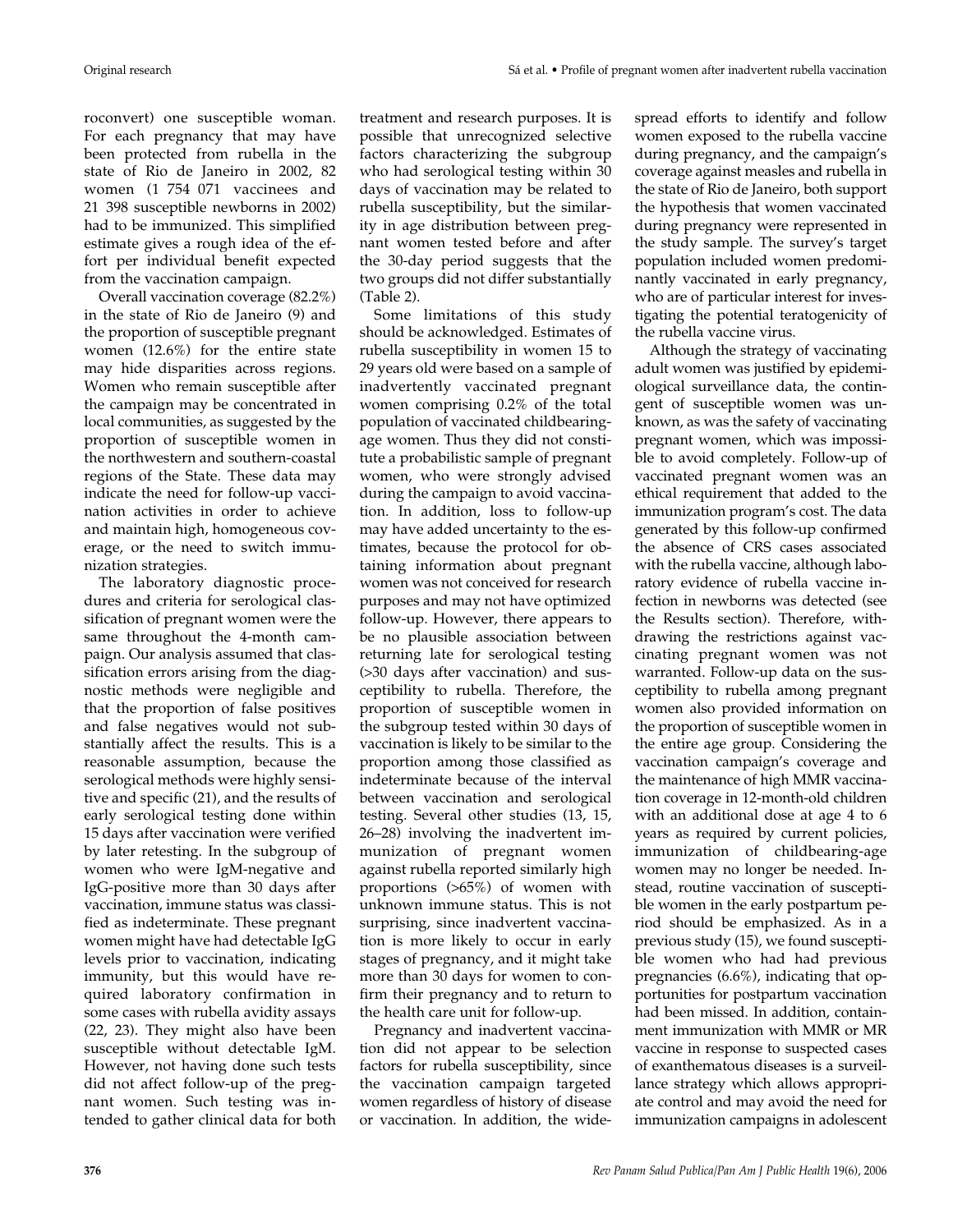and young adult men, as implemented in some countries (5).

If it had not been for the inadvertent vaccination of so many pregnant women, we would not have learned the extent of rubella susceptibility among childbearing-age women or the immunization campaign's potential impact. An alternative for analyzing the impact of vaccinating childbearing-

age women would be serological studies using either blood donor plasma or stored serum from clinical tests, especially from women in antenatal care clinics, which would provide information about rubella immunity in population subgroups. Available secondary data should be gathered, and primary data should be generated for the specific purpose of supplying information to support decisions for immunization programs. It is hoped that our analysis will provide support for the Program on Rubella and CRS Control in Brazil, and for similar programs elsewhere, by showing how "incidental" data can be used to assess the impact of immunization measures and thus inform decisions concerning future activities such as immunization of adult males.

## **REFERENCES**

- 1. World Health Organization. Control of rubella and congenital rubella syndrome (CRS) in developing countries. Geneva: WHO; 2000.
- 2. Plotkin SA. Rubella eradication. Vaccine. 2001;19:3311–9.
- 3. Brazil, Ministério da Saúde. Manual de vigilância epidemiológica das doenças exantemáticas—sarampo, rubéola e síndrome da rubéola congênita (SRC). 3a ed. Brasilia: Secretaria de Vigilância em Saúde; 2003.
- 4. Lanzieri TM, Segatto TC, Siqueira MM, Oliveira Santos EC, Jin L, Prevots R. The burden of congenital rubella syndrome after a community-wide rubella outbreak, Rio Branco, Acre, Brazil, 2000–2001. Ped Infect Dis J. 2003;22:323–9.
- 5. Castillo-Solórzano C, Carrasco P, Tambini G, Reef S, Brana M, Quadros CA. New horizons in the control of rubella in prevention of congenital rubella syndrome in the Americas. J Infect Dis. 2003; 187 (Suppl 1): S146–57.
- 6. Reef SE, Frey TK, Theall K, Abernathy E, Burnett CL, Icenogle J, et al. The changing epidemiology of rubella in the 1990s. On the verge of elimination and new challenges for control and prevention. JAMA. 2002;287(4): 464–72.
- 7. Sam G. The epidemiology of rubella and congenital rubella in Australia. Meeting on preventing congenital rubella syndrome (CRS): immunization strategies, surveillance needs (working papers). Geneva: World Health Organization; 2000.
- 8. Brazil, Ministério da Saúde. Sistema Nacional de Agravos de Notificação (SINAN). 1998– 2001. Brasilia: MS.
- 9. Brazil, SI-API-PNI / Assessoria de Doenças Imunopreveníveis / CVE / SES-RJ-DATASUS. Available from: www.datasus.gov.br. Accessed 15 April 2003.
- 10. Centers for Disease Control and Prevention. Notice to readers: revised ACIP recommendation for avoiding pregnancy after receiving a rubella-containing vaccine. MMWR. 2001;50(49):1117–8.
- 11. Organização Mundial da Saúde. Estratégias e segurança da vacinação contra rubéola*—*informe final, Caracas: OMS; 2001.
- 12. Plotkin SA. Rubella vaccine. In: Plotkin SA, Orenstein WA, eds. Vaccines. Philadelphia: WB Saunders; 1999. Pp. 409–40.
- 13. Enders G. Rubella antibody titers in vaccinated and non–vaccinated women and results of vaccination during pregnancy. Rev Infect Dis. 1985; 7 (Suppl 1): S103–7.
- 14. Bar-Oz B, Levichek Z, Moretti ME, Mah C, Andreou S, Koren G. Pregnancy outcome following rubella vaccination: a prospective controlled study. Am J Med Genet A. 2004;130(1): 52–4.
- 15. Bart SW, Stetler HC, Preblud SR, Williams NM, Orenstein WA, Bart KJ, et al. Fetal risk associated with rubella vaccine: an update. Rev Infect Dis. 1985: 7(Suppl 1): S95–102.
- 16. Brazil, Ministério Da Saúde / Programa Nacional De Imunizações. Protocolo de atendimento e acompanhamento de recém-nascidos de mães vacinadas inadvertidamente contra rubéola. Brasília: MS; 2002.
- 17. Brazil, Secretaria de Estado de Saúde do Rio de Janeiro. Protocolo de atendimento e acompanhamento de recém-nascidos de mães vacinadas inadvertidamente contra rubéola. Rio de Janeiro; 2002.
- 18. Brasil, Ministério da Saúde. Secretaria de Vigilância em Saúde. Sistema de Informações de Nascidos Vivos. Available from: http:// www.datasus.gov.br/catalogo/sinasc.htm. Accessed 2 September 2005.
- 19. Dean AG, Dean JA, Coulombier D, Burton AH, Brendel KA, Smith DC, et al. Epi Info, Version 6. Atlanta: Centers for Disease Control and Prevention; 1994.
- 20. Araujo JO, Maretti M. Repercussões da gravidez sobre o organismo. Anamnese e exame físico. In: Rezende J, ed. Obstetrícia. 7th ed. Rio de Janeiro: Guanabara Koogan; 1995. Pp. 170–82.
- 21. Chantler J, Wolinsky JS, Tingle A. Rubella virus. In: Knipe DM, Howley PM, eds. Fields

virology, vol 1. Philadelphia: Lippincott, Williams & Wilkins; 2001. Pp. 963–90.

- 22. Best JM, O'Shea S, Tipples G, Davies N, Al-Khusaiby SM, Krause M. Interpretation of rubella serology in pregnancy—pitfalls and problems. BMJ. 2002; 325:147–8*.*
- 23. Hedman K, Rousseau A. Measurements of avidity of specific IgG for verification of recent primary rubella. J Med Virol. 1989;27: 288–92.
- 24. Oliveira SA, Siqueira MM, Camacho LAB, Nogueira RM, Spinetti CCJ, Cubel Garcia, RCN, et al. The aetiology of maculopapular rash diseases in Niterói, State of Rio de Janeiro, Brazil: implications for measles surveillance. Epidemiol Infect. 2001;127:509–16.
- 25. Castro-Silva R, Siqueira MM, Oliveira SA, Amorim L, Ferreira DA, Cruz A, et al. Serological surveillance of rubella virus in Rio de Janeiro City. XI Meeting of Virology and III Mercosul Meeting of Virology, São Lourenço, 2000. Virus Rev Res. 2000;5:139.
- 26. Preblud SR, Stetler HC, Frank Jr JA, Greaves WL, Hinman AR, Herrmann KL. Fetal risk associated with rubella vaccine. JAMA. 1981; 246(13):1413–7.
- 27. Ebbin AJ, Wilson MG, Chandor SB, Wehrle PF. Inadvertent rubella immunization in pregnancy. Am J Obstet Gynecol. 1973;117(4): 505–12.
- 28. Modlin JF, Herrman K, Brandling-Bennett AD, Eddins DL, Hayden GF. Risk of congenital abnormality after inadvertent rubella vaccination of pregnant women. N Engl J Med. 1976; 294(18):972–4.

Manuscript received on 17 November 2005. Revised version accepted for publication on 11 May 2006.